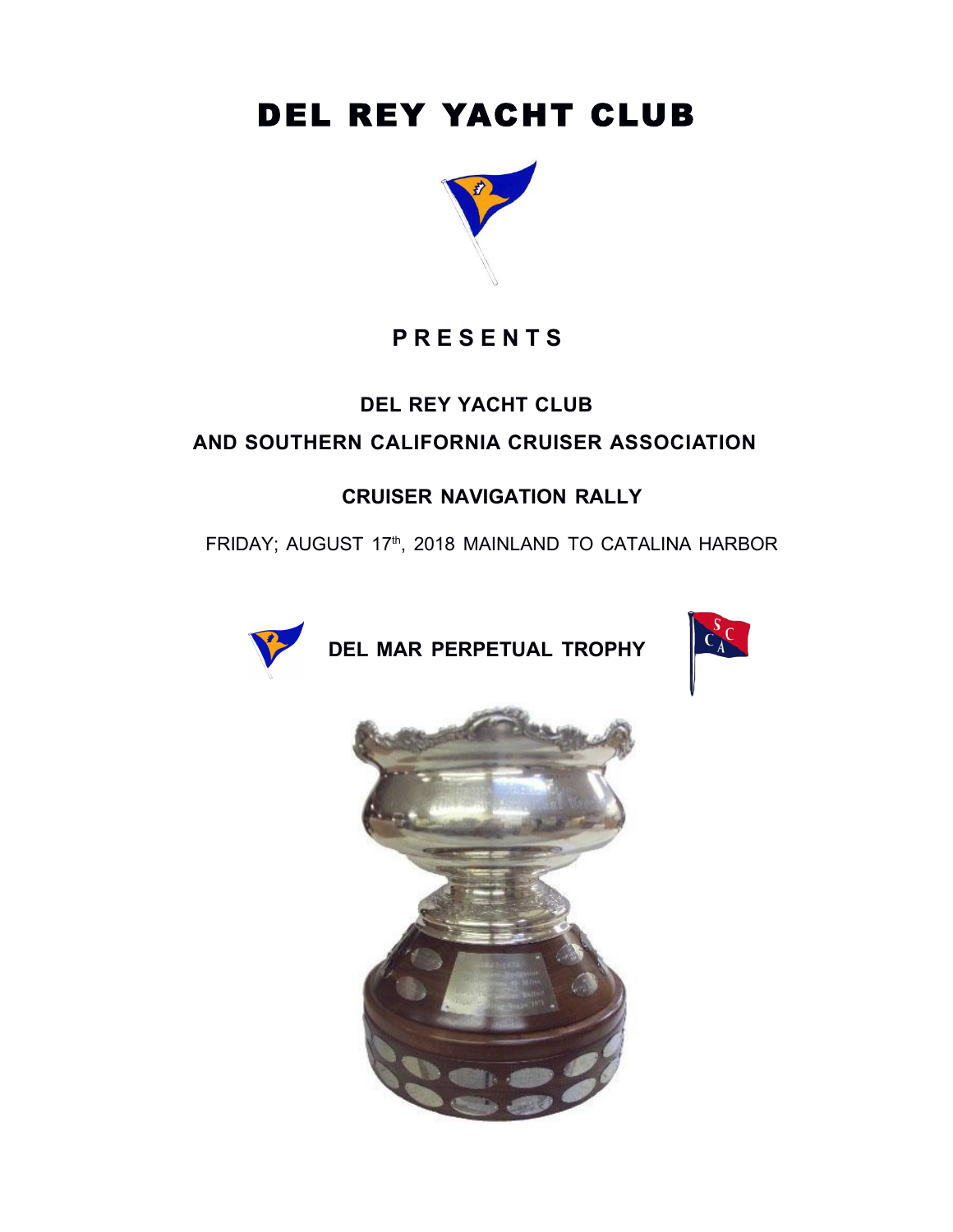### **SCCA AND DRYC COMBINED WEEKEND**

### **Cruiser Navigation Rally**

Friday; August 17, 2018 Sponsored by the Del Rey Yacht Club

### **Del Mar Perpetual Trophy:**

| Sanctioned by:----------SCCA & NACA |                                                                                                                                                                                                                                                                                            |
|-------------------------------------|--------------------------------------------------------------------------------------------------------------------------------------------------------------------------------------------------------------------------------------------------------------------------------------------|
|                                     | Eligibility: -----------------All members of SCCA member clubs.                                                                                                                                                                                                                            |
|                                     | Points for:----------------SCCA & NACA; all member clubs' series trophies.                                                                                                                                                                                                                 |
| Trophies:                           |                                                                                                                                                                                                                                                                                            |
|                                     | Overall: ---------------Del Mar Perpetual Trophy                                                                                                                                                                                                                                           |
|                                     | Keeper: --------------Keeper trophies for first three places.                                                                                                                                                                                                                              |
|                                     | First-Year:------------Keeper trophy for First-Place / First-Year contestant.                                                                                                                                                                                                              |
|                                     | Race Committee: -----Mickey Scheinbaum (Cell: 323-428-0304)                                                                                                                                                                                                                                |
| Committee Boat: ------Three Flags   |                                                                                                                                                                                                                                                                                            |
|                                     | Radio frequencies: ----Monitor VHF 16; regatta communications will be via VHF 71.                                                                                                                                                                                                          |
|                                     | Charts: --------------------18744 - Ed. #33, updated 06/30/2018; 18746 - Ed. #40, updated                                                                                                                                                                                                  |
|                                     | 06/30/2018;                                                                                                                                                                                                                                                                                |
|                                     | Scorer: --------------------Tom Collins; handicap scoring will not be used.                                                                                                                                                                                                                |
|                                     | Log forms: ---------------SCCA log form; latest edition revised 9/12/13 or ATTACHED.                                                                                                                                                                                                       |
|                                     | Predicted Log: ----------To be sealed in an envelope and given to the Observer before contest.<br>Actual log: ---------------- Use SCCA log form dated 09/12/13; Turn in logs with official clock after<br>the Del Mar contest to the Scorer, Tom Collins, on the vessel Misty Sea as soon |
|                                     | as possible after mooring but no later than 1400 hours.                                                                                                                                                                                                                                    |
|                                     |                                                                                                                                                                                                                                                                                            |

Rules: ---------------------SCCA Cruiser Navigation Rules revised 02/18/2015, as amended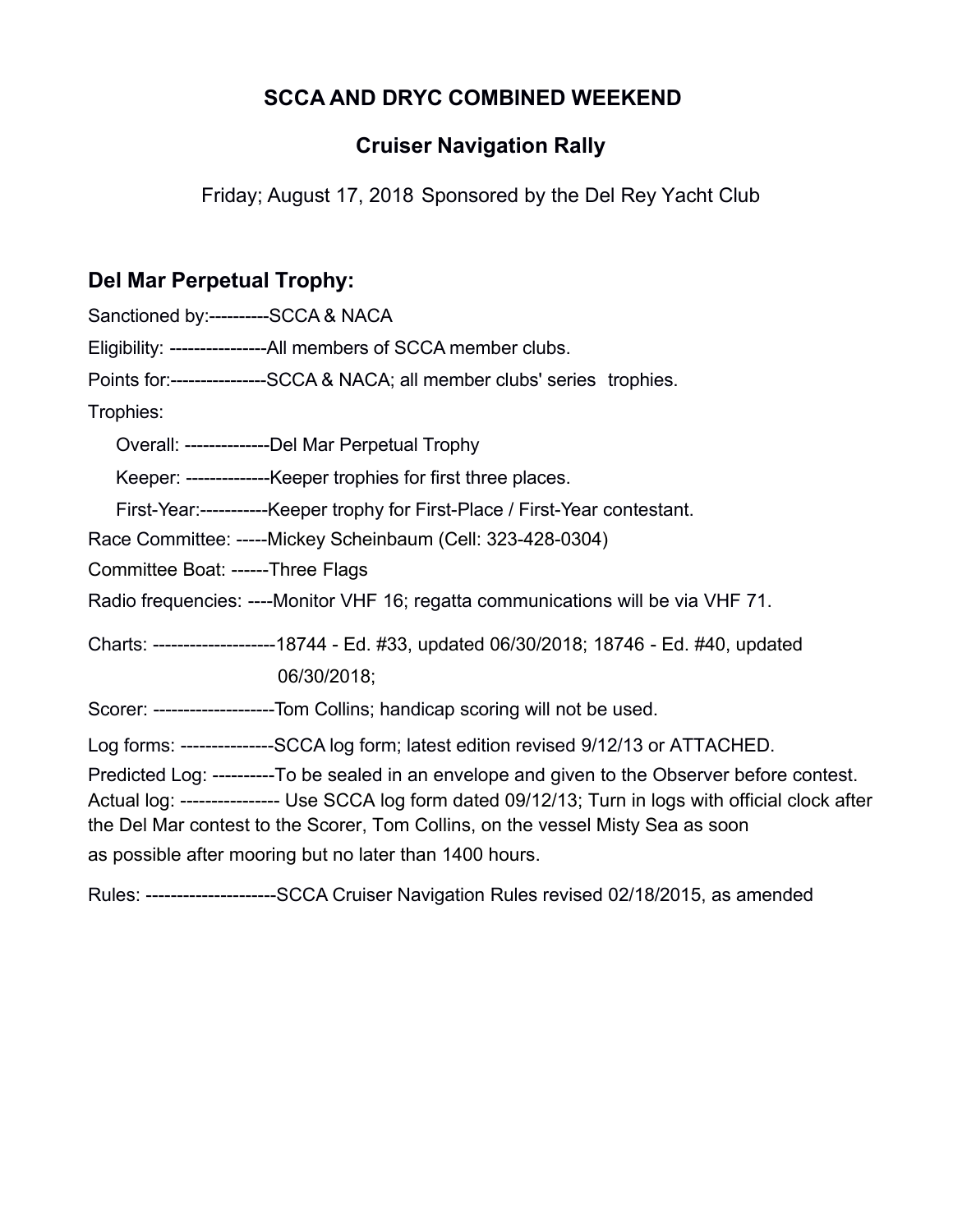#### **DEL MAR PERPETUAL TROPHY 2018**

#### **EAST ROUTE**

- **Start:**--------33° 32.300' N / 118° 27.000' W
- **CP-1:**-------33° 31.200' N / 118° 30.300' W
- **CP-2:**-------33° 30.100' N / 118° 33.700' W
- **CP-3:**-------33° 29.000' N / 118° 37.000' W ('Common Route' beginning check point and equidistant from either 'East' or 'West' start points.)

#### **WEST ROUTE**

- **Start:**-------33° 37.650' N / 118° 34.100' W
- **CP-1:**-------33° 34.800' N / 118° 35.100' W
- **CP-2:**-------33° 31.900' N / 118° 36.000 W
- **CP-3:**-------33° 29.000' N / 118° 37.000' W *('Common Route' beginning check point and equidistant from either 'East' or 'West' start points.)*

**COMMON ROUTE** starts at CP-3 from either EAST or WEST ROUTE through to FINISH.

**CP-4:**-------33° 27.100' N / 118° 36.000' W

- **CP-5:**-------Ribbon Rock at center of depression . . . . . . . . . . . . . . . . . . . . . . . 200 yards Port
- **CP-6:**-------33° 25.800' N / 118° 33.700' W
- **FINISH:** ---Catalina Head Fl 4s 400ft 7M . . . . . . . . . . . . . . . . . . . . . . . . . . . . . .300 yards Port

**.**

Approximate official total distance is 15.86 nautical miles for either route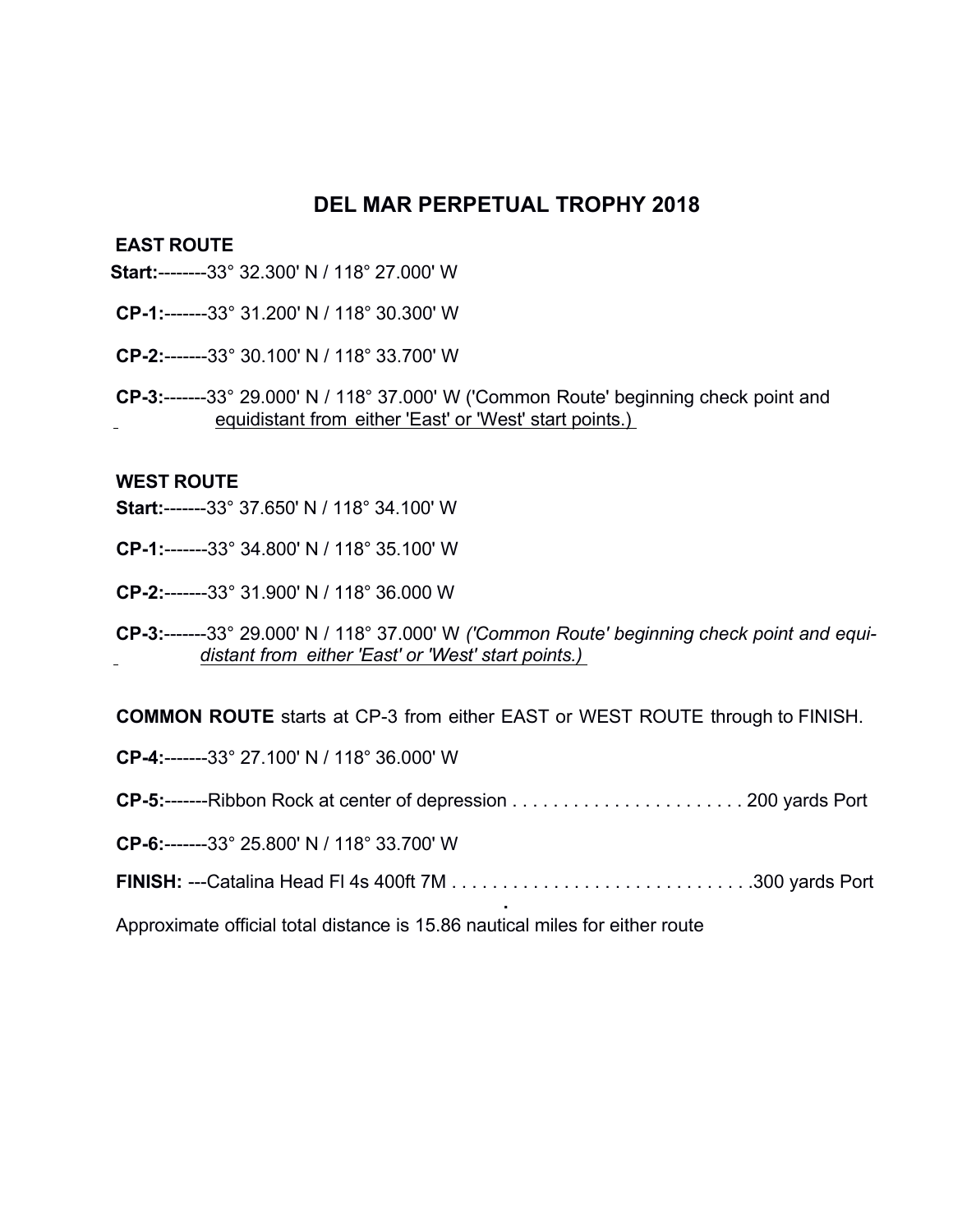#### **COURSE RULES**

#### SPECIAL CONTEST RULES

GPS SOG (speed over ground) and speed through the water is allowed in this contest.

- 1. Plan a start time for the Del Mar 'West' entry point so as to allow sufficient time to finish the Del Mar and turn in the logs with the official clock to the scorer, Tom Collins, on the vessel Misty Sea as soon as possible after mooring but no later than 1400 hours.
- 2. All equipment aboard the vessel may be used except that which is prohibited.
- 3. Use of the following data from any source is prohibited: Clock time or elapsed time.
- 4. The contest is an Open Log contest. During the contest the skipper may have access to all times recorded on the Actual Log.
- 5. The Lat/Lon of the 'West' entry portion of the Del Mar from its start point will give the same mileage to CP3 which is the beginning of the 'Common Route' to the finish of the Del Mar and the same overall mileage for the Del Mar regardless of starting from either the 'East' or 'West' starting points.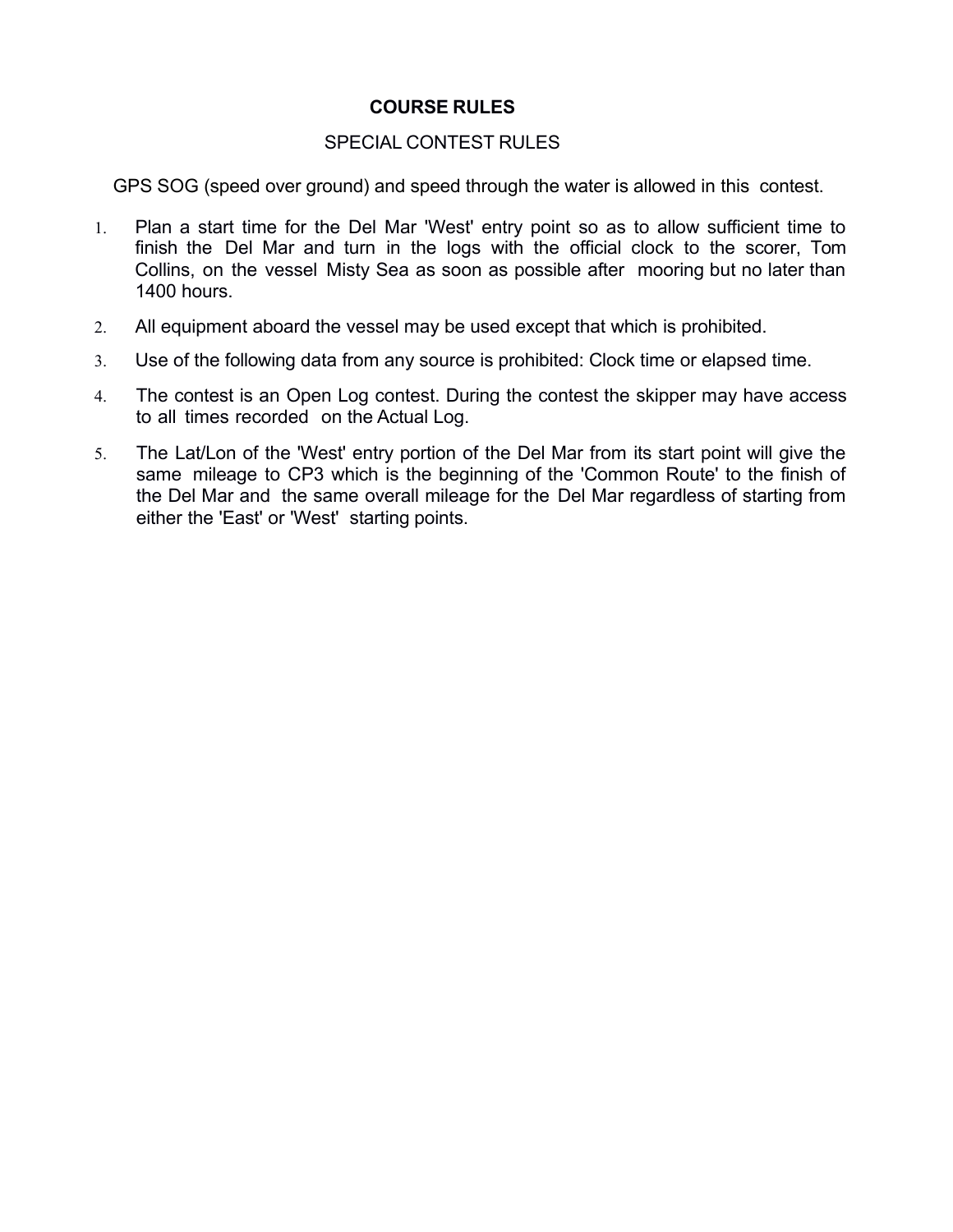#### **ENTRY RESERVATIONS AND MOORINGS**

The primary responsibility for obtaining a mooring at Cat Harbor rests with the contestant since DRYC is no longer able to guarantee mooring assignments for all. However, if you call Lynne Silverstein at DRYC before Tuesday August 14, DRYC will send a list of expected vessels to the Two Harbors office. Contact Cat Harbor upon arrival via VHF 9 for mooring assignment. Car Harbor moorings may be reserved online at: https://www.visitcatalinaisland.com/two-harbors/mooring-reservations for a minimum of two nights plus a \$25 reservation fee. Otherwise, moorings are on a first- come, first-served basis upon arrival.

#### **SKIPPERS' MEETING AND ACTUAL LOGS**

There will be no Skippers' Meeting. Skippers must seal their Predicted Logs in an envelope and present it to the Observer prior to the start of the regatta, with separate log forms for each regatta. The Observer will maintain custody of all logs and official watch until presented to the Scorer, Tom Collins, in Cat Harbor aboard Misty Sea as soon as possible after arrival but not later than 1400.

#### **OBSERVERS**

Observers for this rally may be immediate family members or crew members if qualified per current SCCA rules.

#### **TROPHY PRESENTATION AND DINNER**

The trophies will be presented at a dinner to be held on Friday, August  $17<sup>th</sup>$ , 2017 at the Del Rey Yacht Club Cat Harbor facility beginning at 1730 hours. We will be sharing the facility with Bahia Corinthian Yacht Club who had also reserved it for their Clambake from DRYC. They will be providing heavy hors 'd ourves plus dinner. Cost will be \$50 per person payable in advance. BCYC will also provide a cashless bar. Charge arrangements for the bar should be made at the time of payment for the dinner. Note that BCYC has stated that we may bring our own alcoholic beverages if we wish. Payment for dinner must be made in advance by calling BCYC at 949-644-9530 with a Credit Card. Peel-Off will likely be done early so be on time!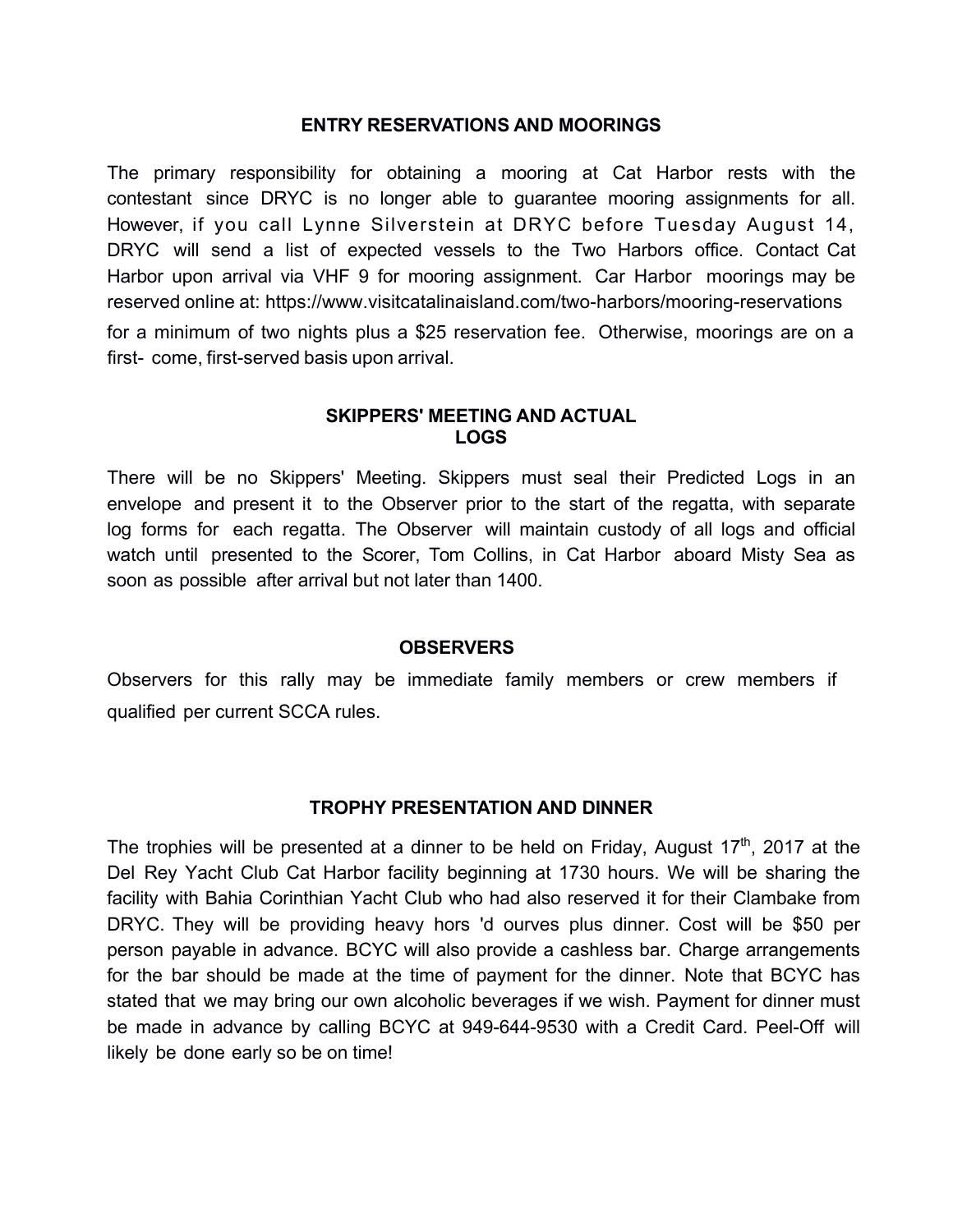# **RESERVATION FORM DEL MAR PERPETUAL TROPHY FRIDAY;**

### **AUGUST 17, 2018**

*Payment for dinner will be made through BCYC, reservations with DRYC are not needed.*

Moorings are on an "as available" basis upon arrival at Cat Harbor. Harbor Patrol is on Ch.9

# **Don't forget to pre-pay for dinner with BCYC by August 14.**

### See **TROPHY PRESENTATION AND DINNER** for details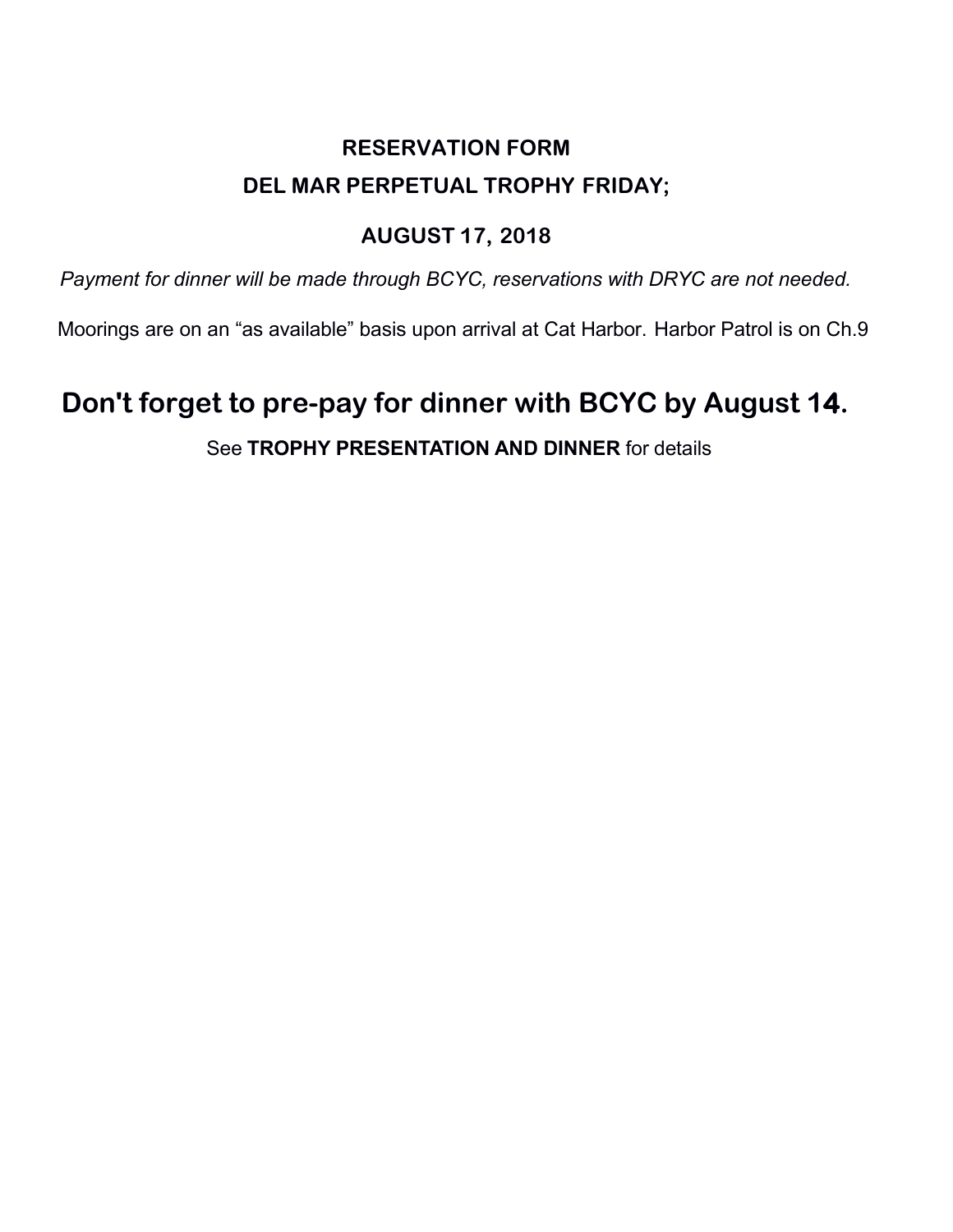#### SOUTHERN CALIFORNIA CRUISER ASSOCIATION

| Vessel:      |                     | Regatta: DEL MAR (East Start) | Vessel:                           | Regatta: |
|--------------|---------------------|-------------------------------|-----------------------------------|----------|
| SCCA Number: | <b>NACA Number:</b> | Regatta Date: 17 August 2018  | (Observer to fill in gray areas:) |          |

4 8 **Start** 1 2 3 5 6 **PREDICTED LOG** Predicted Clock Time Checkpoints ( no waypoints or blindpoints )<br>Hrs. | Mins. | Secs. 7 33 32.300' N / 118 27.000' W 33 31.200' N / 118 30.300' W 33 30.100' N / 118 33.700' W 33 29.000' N / 118 37.000' W 33 27.100' N / 118 36.000' W Ribbon Rock 33 25.800' N / 118 33.700' W

I am entering this regatta at my own risk and will save, hold harmless and indemnify the SOUTHERN CALIFORNIA CRUISER ASSOCIATION, and such other Club and/or Association that may be sponsoring, hosting, or sanctioning this regatta, together with their officers, dirctors, committees and members, from any and all liability or responsibility of any nature whatsoever for accidents, damage or injury to myself, my crew, my guests and my boat, and for any damage I or my boat might cause to any other boat, person or property, and I waive and relinquish any claim I might have for injury or damage to myself or my boat and against any such Association and/or Club and/or their officers, directors, committees, or members

| Signature:                                                                                                                           | Date:                                                                             |
|--------------------------------------------------------------------------------------------------------------------------------------|-----------------------------------------------------------------------------------|
| <b>Skipper</b> (print)                                                                                                               |                                                                                   |
| Address                                                                                                                              |                                                                                   |
| Email                                                                                                                                | Yacht Club ___________                                                            |
|                                                                                                                                      |                                                                                   |
|                                                                                                                                      | Observer Name (Furnished) ____________________________ (Assigned) _______________ |
| <b>First Year particpants Only:</b><br>I certify that it has been less than 12 months since I participated in my first SCCA regatta. |                                                                                   |
| Signature                                                                                                                            |                                                                                   |
|                                                                                                                                      | (SCCA Form revised 09/10/13 by S/C Craig Ryan)                                    |

#### SOUTHERN CALIFORNIA CRUISER ASSOCIATION

Official Predicted Log Entry Form Official Observer Actual Log Form

| <b>Predicted Start Time</b> |  |  |
|-----------------------------|--|--|
|                             |  |  |

| Regatta: DEL MAR (East Start)<br>el: $\qquad \qquad$                 |      |                                      |       |   | Regatta: DEL MAR (East Start)<br><b>Vessel: Wessel:</b> |                  |              |                             |                            |       |
|----------------------------------------------------------------------|------|--------------------------------------|-------|---|---------------------------------------------------------|------------------|--------------|-----------------------------|----------------------------|-------|
| (Observer to fill in gray areas:)<br>Actual racing Number Displayed: |      |                                      |       |   |                                                         |                  |              | <b>Predicted Start Time</b> |                            |       |
| <b>PREDICTED LOG</b>                                                 |      |                                      |       |   | <b>ACTUAL LOG</b>                                       |                  |              |                             | <b>Adjusted Start Time</b> |       |
| Checkpoints (no waypoints or blindpoints)                            | Hrs. | <b>Predicted Clock Time</b><br>Mins. | Secs. |   | Checkpoints ( to be entered by Skipper )                | Port or<br>Stbd. | Yards<br>Off | Hrs.                        | Mins.                      | Secs. |
| 33 32.300' N / 118 27.000' W                                         |      |                                      |       |   | Start 33 32.300' N / 118 27.000' W                      |                  |              |                             |                            |       |
|                                                                      |      |                                      |       |   | 33 31.200' N / 118 30.300' W                            |                  |              |                             |                            |       |
| 33 30.100' N / 118 33.700' W                                         |      |                                      |       | 2 | 33 30.100' N / 118 33.700' W                            |                  |              |                             |                            |       |
| 33 29.000' N / 118 37.000' W                                         |      |                                      |       |   | 33 29.000' N / 118 37.000' W                            |                  |              |                             |                            |       |
| 33 27.100' N / 118 36.000' W                                         |      |                                      |       |   | 33 27.100' N / 118 36.000' W                            |                  |              |                             |                            |       |
| Ribbon Rock                                                          |      |                                      |       | 5 | <b>Ribbon Rock</b>                                      |                  |              |                             |                            |       |
| 33 25.800' N / 118 33.700' W                                         |      |                                      |       |   | 33 25.800' N / 118 33.700' W                            |                  |              |                             |                            |       |
| Catilina Head FI 4s 400ft 7M                                         |      |                                      |       |   | Catilina Head FI 4s 400ft 7M                            |                  |              |                             |                            |       |
|                                                                      |      |                                      |       | 8 |                                                         |                  |              |                             |                            |       |

Optional for Skipper:

|  | I have calculated my error to be |  |  |  |
|--|----------------------------------|--|--|--|
|  |                                  |  |  |  |

% Error

| <b>Blind Point Predictions</b> |       |      |              |       |  |                           |         |
|--------------------------------|-------|------|--------------|-------|--|---------------------------|---------|
| From                           | ١o    |      | Elapsed Time |       |  | <b>Committee Use Only</b> |         |
| C.P.#                          | B.P.# | Hrs. | Mins.        | Secs. |  | <b>Watch Error</b>        | Fast    |
|                                |       |      |              |       |  | (Seconds)                 | Slow    |
|                                |       |      |              |       |  |                           | $%$ Err |
|                                |       |      |              |       |  |                           |         |

| Equipment checklist to be completed by Observer (Y or N) |  |                                                                  |                     |  |  |  |
|----------------------------------------------------------|--|------------------------------------------------------------------|---------------------|--|--|--|
| <b>SCCA Burgee</b>                                       |  | <b>YC Burgee</b>                                                 | All clocks covered? |  |  |  |
| Depth Sounder                                            |  | <b>VHF Radio</b>                                                 | Chartplotter used?  |  |  |  |
| GPS Used?                                                |  | If GPS used, are all the prohibited items on the GPS taped over? |                     |  |  |  |

I have read the current SCCA rules and certify that I have abided by them. Observer is to record all unusual occurrences, rule violation, etc., on reverse side.

| Oh.<br>server | $-1$<br>. |  |
|---------------|-----------|--|
|               |           |  |

I have participated in this regatta in the true spirit of yachtsmanship and have abided by all rules of the SCCA.

(SCCA Form revised 09/10/13 by S/C Craig Ryan) Skipper Date